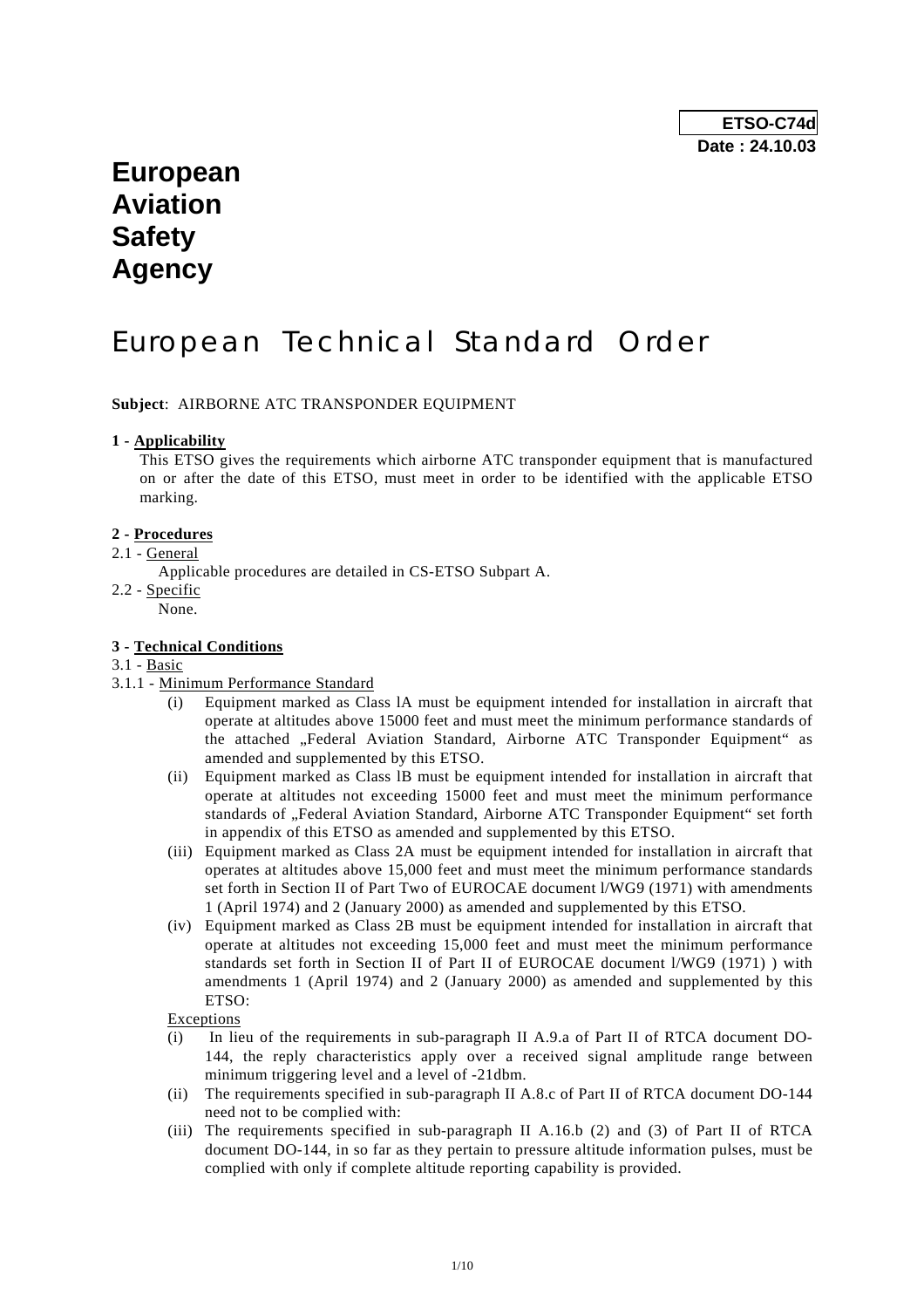- (iv) The requirements specified in sub-paragraph II A.16.b (4), (5) and (6) of Part II of RTCA document DO-144, must be complied with only if complete altitude reporting capability is provided.
- 3.1.2 Environmental Standard
	- See CS-ETSO Subpart A paragraph 2.1
- 3.1.3 Computer Software
	- See CS-ETSO Subpart A paragraph 2.2
- 3.2 Specific
	- None

## **4 - Marking**

- 4.1 General
	- Marking is detailed in CS-ETSO Subpart A paragraph 1.2.
- 4.2 Specific
	- None.

## **5 - Availability of Referenced Document**

See CS-ETSO Subpart A paragraph 3.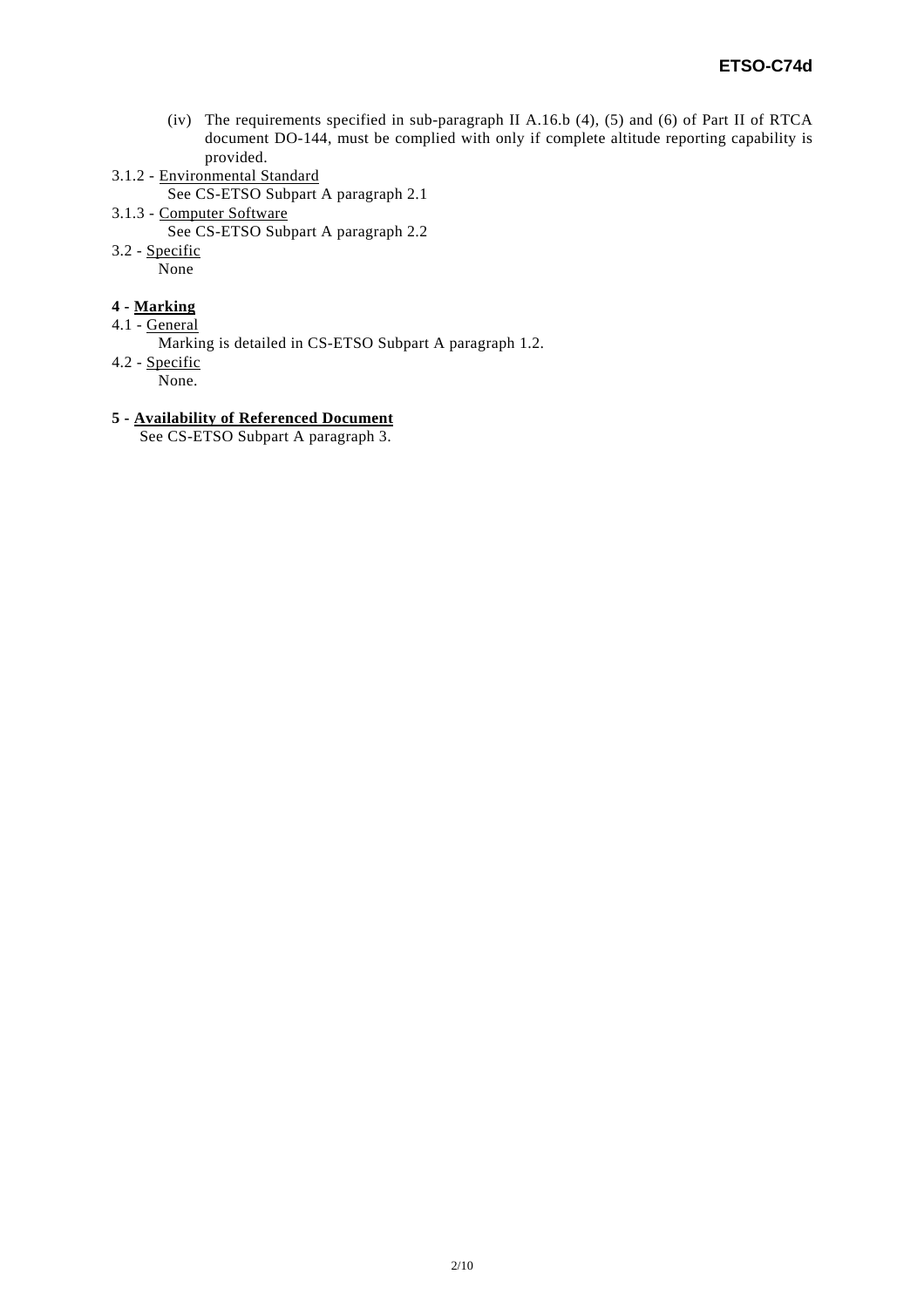## **FAA Standard associated with ETSO–C74c**

FEDERAL AVIATION ADMINISTRATION STANDARD Airborne ATC Transponder Equipment

#### **1.0 General Standards.**

 1.1 *Operation of Controls.* The design or the equipment must be such that the controls intended for use during flight cannot be operated in any possible position combination, or sequence that would result in a condition detrimental to the continued performance of the equipment. Controls that are not normally adjusted in flight must not be readily accessible in flight.

 1.2 *Operating Controls.* In addition to such other operating controls as are necessary, controls must be provided to accomplish the following functions:

- a. Selection of reply codes
- b. Selection of "standby" condition.

c. Selection of Modes 3/A and C combined.

d. Activation of identification feature.

 e. Removal of all information pulses on the Mode C reply.

 1.3 *Effects of Test.* Unless otherwise stated, the design of the equipment must be such that the application of the specified tests produces no discernible condition that would be detrimental to the continued performance of equipment manufactured in accordance with such design.

#### **2.0 Minimum Performance Standards Under Standard Conditions.**

 The test conditions and definitions of terms applicable to a determination of the performance of airborne ATC transponder equipment are set forth in Appendix A.

 2.1 *Receiver Operating Frequency and Bandwidth.* 

 a. The receiver nominal center frequency must be 1030 MHz.

 b. With an input signal level 3 db above the minimum triggering level, the receiver bandwidth must be such that the receiver accepts pulses as outlined in Appendix A with an interrogating center frequency drift of  $\pm 0.2$  MHz.

 c. The skirt bandwidth must be such that the sensitivity of the receiver is at least 60 db down at  $\pm 25$  MHz and beyond.

2.2 *Receiver Sensitivity and Dynamic Range.* 

 a. The minimum triggering level (MTL) of the transponder must be such that replies are generated to 90 percent of the interrogation signals when-

 1. The two pulses P1 and P2 constituting an interrogation are of equal amplitude and P2 is not detected; and

 2. The amplitude of these signals received at the antenna end of the transmission line of the transponder is nominally 71 db below 1 milliwatt with limits between 69 and 77 db below 1 milliwatt.

 b. With the transponder adjusted to comply with paragraph a, the random triggering rate (squitter) must not be greater than five reply pulse groups or suppressions per second averaged over a period of at least 30 seconds.

 c. The variation of the minimum triggering level between modes must not exceed 1 db for nominal pulse spacings and pulse widths.

 d. The reply characteristics apply over a received signal amplitude range between minimum triggering level and 50 db above that level .

 e. The standards of this section assume a transmission line loss of 3 db and an antenna performance equivalent to that of a simple quarter wave antenna. In the event that these assumed conditions do not apply, the equipment must be adjusted as necessary to provide a sensitivity equivalent to that specified.

 2.3 *Spurious Responses.* All spurious responses, including response to image frequencies, must be such that the response to such signals is at least 60 db down from the normal sensitivity of the receiver.

 2.4 *Interrogation.* The equipment must accept and reply to interrogations on at least Modes 3/A and C.

 NOTE-Interrogation Modes B and D as defined in Figure 1 have been agreed upon internationally and their use may be specified for certain flight operations. These modes may be provided as optional features on transponder equipment.

 2.5 *Side-lobe Suppression.* The equipment must provide side-lobe suppression.

2.6 *Decoding Performance.* 

 a. *Conditions Under Which Transponder Must Reply.* When selected to reply to a particular interrogation mode, and with a signal amplitude range from the minimum triggering level to 50 db above that level, the transponder must reply to at least 90 percent of the interrogations when all of the following conditions are met:

(1) Either the received amplitude of  $P_1$  is in excess of a level of 9 db above the received amplitude of P<sub>2</sub> or no pulse is received 2  $\pm 0.7$ microsecond following P1.

(2) The received amplitude of  $P_2$  is in excess of a level 1 db below the receiver amplitude of  $P_3$  but no greater than 3 db above the received amplitude of  $P_1$ .

 (3) The received amplitude of a proper interrogation is more than 10 db above the received amplitude of random pulses where the latter are not recognized by the transponder as  $P_1$ ,  $P_2$  or  $P_3$ .

 b. *Conditions Under Which Transponder Must Not Reply.* Over the signal amplitude from the minimum triggering level to 50 db above this level, the transponder must not reply to more than 10 percent of the interrogations under either of the following conditions:

(1) The interval between interrogation pulse  $P_1$ and  $P_3$  differ from the specified spacing for the particular mode setting by more than  $\pm 1.0$ microsecond.

 (2) The interrogations consist of single pulses. However, this does not apply to those combinations of single pulses that occur at the selected interrogation spacing or to single pulses that have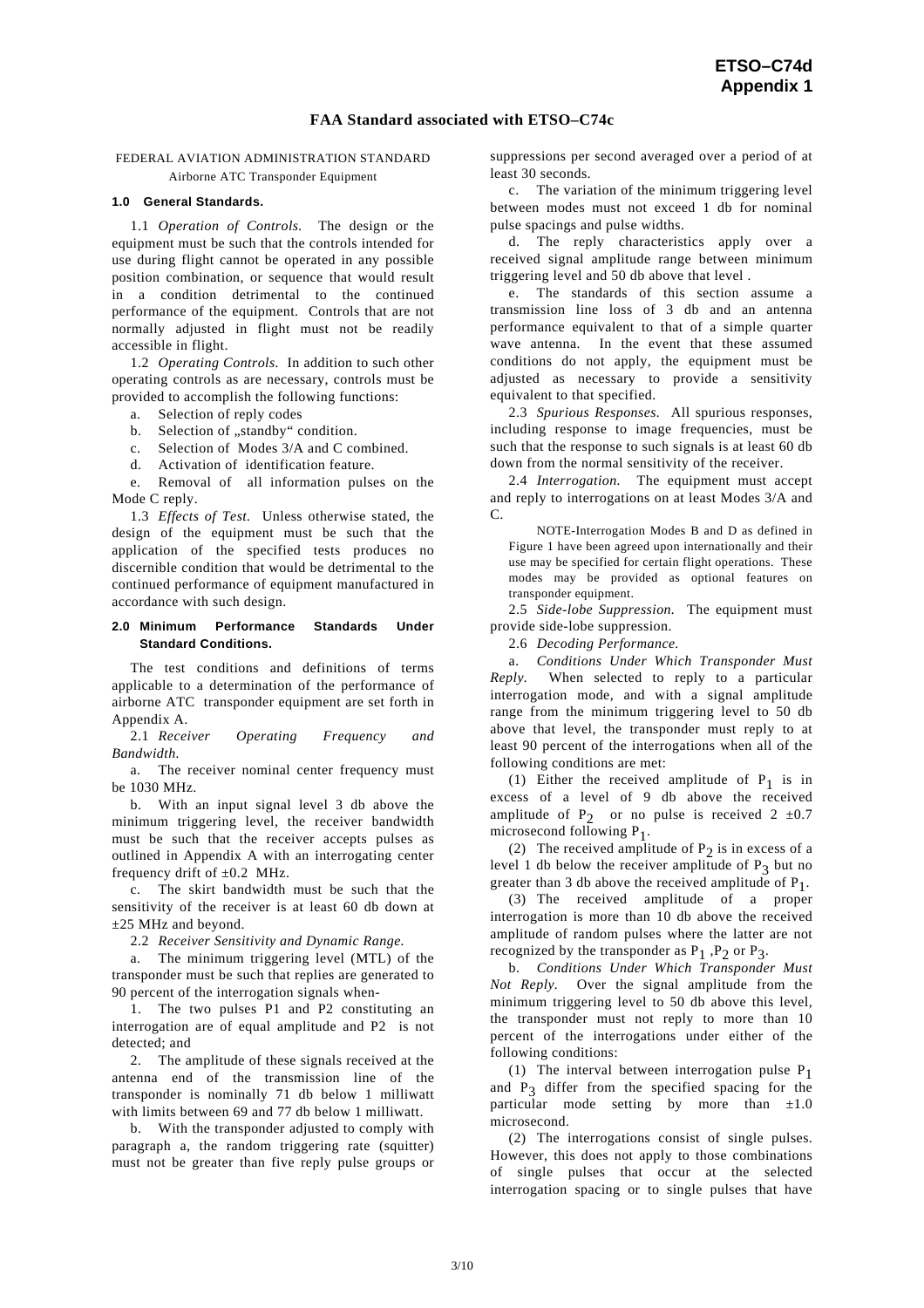amplitude variations approximating a normal interrogation condition.

 c. *Side-lobe Suppression.* The transponder must be suppressed for a period of  $35 \pm 10$  microseconds following receipt of a pulse pair of proper spacing and amplitude indicative of side-lobe interrogation. This suppression action must be capable of being reinitiated for the full duration within 2 microseconds after the end of any suppression period. The transponder must be suppressed with a 99 percent efficiency over a received signal amplitude range between 3 db above minimum triggering level and 50 db above that level and upon receipt of properly spaced interrogations when the received amplitude of P2 is equal to or in excess of the received amplitude

of P1 and spaced 2.0  $\pm 0.15$  microsecond from P<sub>3</sub>.<br>2.7 *Transponder Discrimination and* 2.7 *Transponder Desensitization.* 

 a. *Pulse Width Discrimination.* Received signals of amplitude between minimum triggering level and at least 6 db above this level, and of a duration less than 0.3 microsecond, must not cause the transponder to initiate more than 10 percent reply or suppression action. With the exception of pulses having amplitude variations approximating a normal interrogation or suppression pulse pair condition, any pulse of a duration more than 1.5 microseconds must not cause the transponder to initiate reply or suppression action over the signal amplitude range from the minimum triggering level to 50 db above that level.

b. *Echo Suppression and Recovery.* 

 (1) *Echo suppression desensitization.* Upon receipt of any pulse more than 0.7 microsecond in duration (desensitization pulse), the receiver must be desensitized by an amount that is within at least 9 db of the amplitude of the desensitizing pulse but must at no time exceed the amplitude of the desensitizing pulse except for overshoot during the first microsecond following the desensitizing pulse.

 (2) *Recovery.* Following desensitization, the receiver must recover sensitivity (within 3 db of minimum triggering level) within 15 microseconds after reception of a desensitizing pulse having a signal strength up to 50 db above minimum triggering level. Recovery must be nominally linear at an average rate not exceeding 3.5 db per microsecond.

 (3) *Narrow pulses.* Single pulses of duration less than 0.7 microsecond must not cause desensitization of duration or amount greater than that permitted in subparagraphs (1) or (2).

 c. *Dead Time.* (1) After reception of a proper interrogation, the transponder must reply to no other interrogation for the duration of the reply pulse train. This dead time must end no later than 125 microseconds after the transmission of the last reply pulse of the group.

 (2) The dead time of the transponder created by means other than normal interrogations shall not exceed a period or more than 2,500 microseconds duration at a maximum duty cycle of 4.5 percent.

 d. *Reply Rate Control.* A sensitivity-reduction type reply rate control must be provided. The range

of this control must permit adjustment of the reply rate to any value between 500 replies per second and the maximum rate of which the transponder is capable, or 2,000 replies per second, whichever is the lesser, without regard to the number of pulses in each reply. Sensitivity reduction in excess of 3 db must not take effect until 90 percent of the selected reply rate is exceeded. The sensitivity must be reduced by at least 30 db when the rate exceeds the selected value by 50 percent. The reply rate limit must be set at 1,200 replies per second or the maximum value below 1,200 replies per second of which the transponder is capable.

2.8 *Transponder Reply Rate Capability.*

 a. For equipment intended for installation in aircraft that operate at altitudes above 15,000 feet, the reply rate capability must be a least 1,200 reply groups per second for a 15 pulse coded reply.

 b. For equipment intended for installation in aircraft that operate at altitudes not exceeding 15,000 feet, the reply rate capability must be at least 1,000 reply groups per second for a 15 pulse coded reply.

 2.9 *Transponder Reply Code Capability.*  Transponders must provide the following code capability:

a. Framing pulses (see par. 2.13a.).

 b. Information pulses in all combinations of the A, B, C and D subscript groups, to create 4096 codes (see para. 2.13b.).

 c. Special position identification pulse (SPI) (see par. 2.13c.).

 2.10 *Reply Transmission Frequency.* The center frequency of the reply transmission must be 1090  $+3$  MHz.

2.11 *Transmitter Power Output*

 a. For equipment intended for installation in aircraft which operate at altitudes above 15,000 feet, the peak pulse power available at the antenna end of the transmission line of the transponder must be at least 21 db and not more than 27 db above 1 watt at any reply rate up to 1,200 per second for a 15-pulse coded reply.

 b. For equipment intended for installation in aircraft which operate at altitudes not exceeding 15,000 feet, the peak pulse power available at the antenna end of the transmission line of the transponder must be at least 18.5 db and not more than 27 db above 1 watt at any reply rate up to 1,200 per second for a 15-pulse coded reply.

 c. The standards of this section assume a transmission line loss of 3 db and an antenna performance equivalent to that of a simple quarter wave antenna. In the event that these assumed conditions do not apply, the equipment must be adjusted as necessary to provide a transmitter power output equivalent to that specified.

2.12 *Reply Delay and Jitter* 

 a. The time delay between the arrival, at the transponder input, of the leading edge of  $P_3$  and the transmission of the leading edge of the first pulse of the reply must be  $3 \pm 0.5$  microseconds.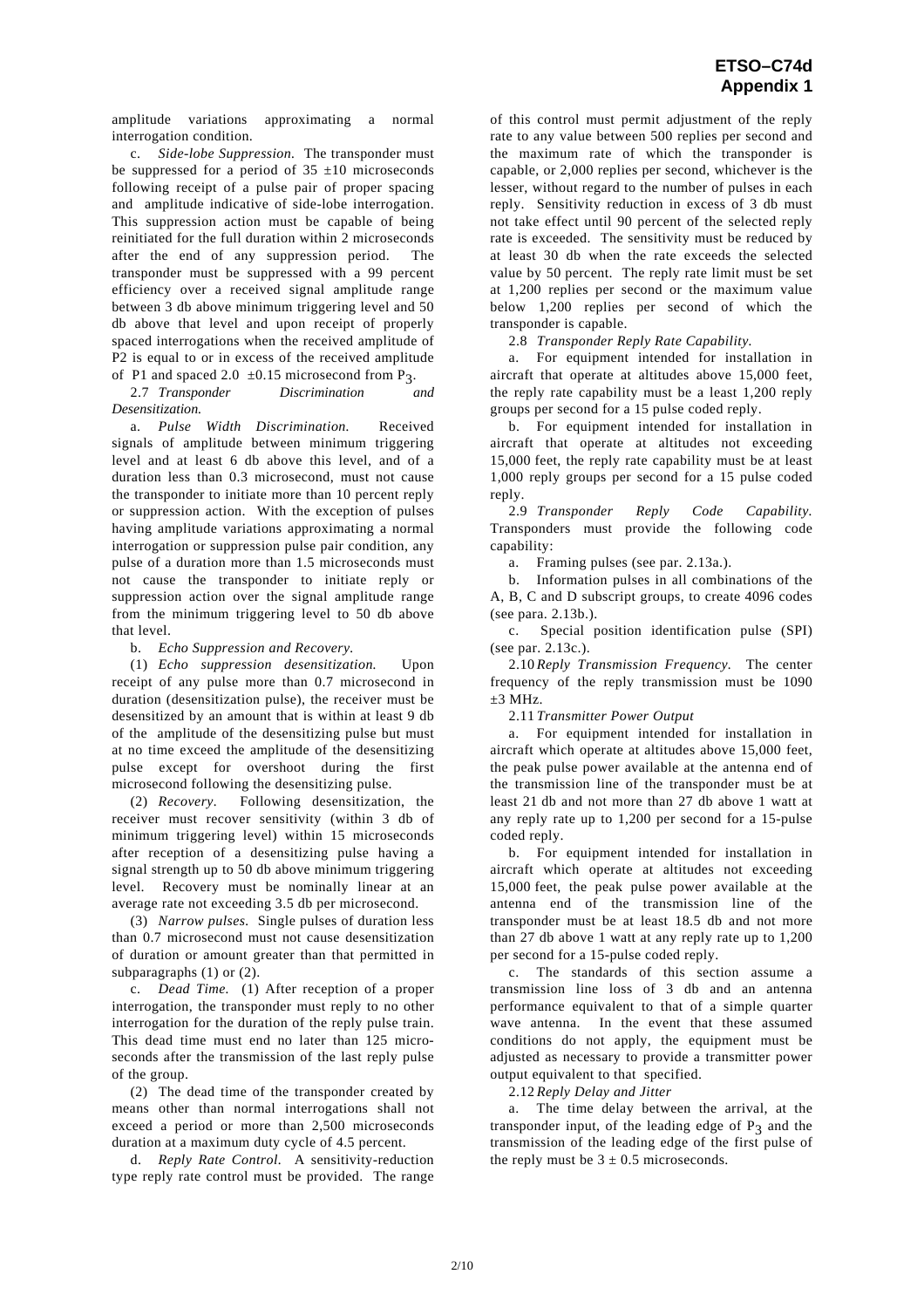b. The jitter or the reply pulse code group with respect to  $P_3$  must not exceed  $\pm 0.1$  microsecond for receiver input levels between 3 and 50 db above the minimum triggering level.

 c. Delay variations between modes on which the transponder is capable of replying must not exceed 0.2 microseconds.

2.13 *Reply Transmission Pulse Characteristics.* 

 a. *Framing Pulses.* The reply function must employ a signal comprising two framing pulses spaced 20.3 microseconds measured leading-edge to leading-edge at half-voltage points, as the most elementary code.

 b. *Information Pulses.* Information pulses spaced at intervals of 1.45 microseconds measured leading-edge to leading-edge at the half-voltage points with the first pulse positioned 1.45 microseconds after the first framing pulse must be provided. The designation of these pulses and their position with respect to the first framing pulse is as follows:

| <b>PULSE</b>   | POSITION (MICROSECONDS) |
|----------------|-------------------------|
| $C_1$          | 1.45                    |
| A <sub>1</sub> | 2.90                    |
| $C_2$          | 4.35                    |
| <b>PULSE</b>   | POSITION (MICROSECONDS) |
| $A_2$          | 5.80                    |
| $C_4$          | 7.25                    |
| $A_4$          | 8.70                    |
| $X^*$          | 10.15                   |
| $B_1$          | 11.60                   |
| $D_1$          | 13.05                   |
| $B_2$          | 14.50                   |
| $D_2$          | 15.95                   |
| $B_4$          | 17.40                   |
| D,             | 18.85                   |

 $D_4$  18.85<br>\* The X pulse is referenced here for possible future use.

 NOTE.-Details and nomenclature of the transponder reply pulse codes are set forth in Appendix A.

 c. *Special Position Identification Pulse (SPI).* In addition to the information pulses provided, a special position identification pulse, which may be used with any of the other information pulses upon request, must be provided at a spacing 4.35 microseconds following the last framing pulse. When replying to any mode of interrogation to which the transponder is capable, except Mode C, the selection of the SPI pulse must be initiated by an IDENT switch. Upon activation of the IDENT switch, the SPI pulse must be transmitted for a period between 15 and 30 seconds and must be repeatable at any time.

 d. *Reply Pulse Shape.* All reply pulses and SPI pulses must be  $0.45 \pm 0.10$  microsecond in duration and have rise times of from 0.05 to 0.1 microsecond and decay times of from 0.05 to 0.2 microsecond. The pulse amplitude variation of one pulse with respect to any other pulse in a reply train must not exceed 1 db. The rise and decay time may be less providing the sideband radiation is no greater than that which would be produced theoretically by a trapezoidal wave having the stated rise and decay time.

 e. *Reply Pulse Spacing Tolerances.* The pulse spacing tolerances for each pulse (including the last framing pulse) with respect to the first framing pulse of the reply group must be  $\pm 0.10$  microsecond. The pulse spacing tolerance of the special position identification pulse with respect to the last framing pulse of the reply group must be  $\pm 0.10$  microsecond. The pulse spacing tolerance of any pulse in the reply group with respect to any other pulse (except the first framing pulse) must be no more than  $\pm 0.15$ microsecond.

 2.14 *Pressure-Altitude Transmission.* The equipment must have the capability for automatic pressure altitude transmission in 100-foot increments on Mode C when operated in conjunction with a pressure altitude encoder (digitizer). The equipment must be capable of automatic reply to Mode C interrogations with combinations of information pulses coded in binary form in 100-foot increments necessary for the equipment to operate up to design maximum altitude. The transponder must be provided with a means to remove the information pulses from the Mode C reply when requested by Air Traffic Control. The transponder must continue transmitting the framing pulses on Mode C when the information pulses have been removed or are not provided. Automatic pressure altitude transmission codes pulse position assignment are set forth in figure 2.

 2.15 *Self Test and Monitor.* If a self test feature or monitor is provided, the devices that radiate test interrogation signals or prevent transponder reply to proper interrogation during the test period, must be limited to intermittent use which is no longer than that required to determine the transponder status. The test interrogation rate must not exceed 450 per second and the interrogation signal level at the antenna end of the transmission line must not exceed a level of -40 dbm.

 2.16 *Antenna.* The equipment antenna radiation pattern must be predominantly vertically polarized and be essentially omnidirectional in the horizontal plane with a nominal vertical beam width of at least  $\pm 30$  degrees from the horizontal plane. The voltage standing wave ratio (VSWR) produced on the antenna transmission line by the antenna must not exceed 1.5:1 when operating on the radio frequencies of 1030 and 1090 MHz.

 2.17 *Interference Suppression Pulse Response.* If the equipment is designed to accept and respond to suppression pulses from other electronic equipment in the aircraft (to disable it while the other equipment is transmitting), the equipment must regain normal sensitivity, within 3 db, not later than 15 microseconds after the end of the applied suppression pulse.

 2.18 *Emission of Spurious Radiofrequency Energy.*  The levels of conducted and radiated spurious radiofrequency energy emitted by the equipment must not exceed those levels specified in Appendix A of RTCA Document No. DO-138 entitled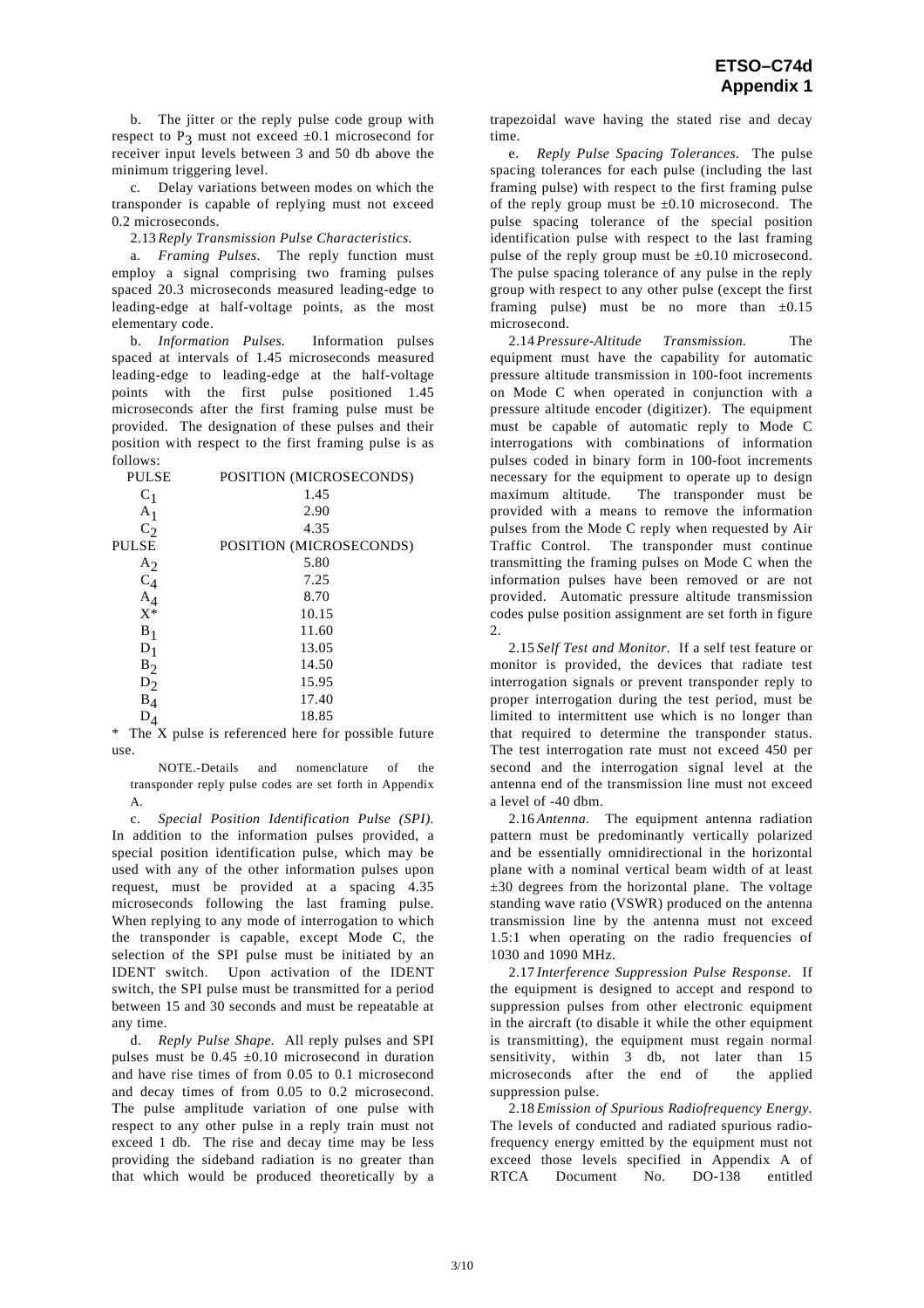"Environmental Conditions and Test Procedures for Airborne Electronic/ Electrical Equipment and Instruments," dated June 27, 1968.

### **3.0 Minimum Performance Standards Under Environmental Conditions.**

 Unless otherwise specified, the test procedures applicable to a determination of the performance of airborne ATC transponder equipment under environmental conditions are set forth in RTCA Document No. DO-138 entitled "Environmental Conditions and Test Procedures for Airborne Electronic/Electrical Equipment and Instruments," dated June 27, 1968.

3.1 *Temperature-Altitude* 

a. *Low Temperature.* 

 (1) When the equipment is subjected to this test, the standards of the following paragraphs must be met: 2.1a; 2.2, except that at temperatures below - 15°C., the sensitivity must not be less than -69 dbm and the variation of sensitivity of the receiver between any mode on which it is capable of operating must be less than 2 db; 2.6a(1); 2.6b(1); 2.6c; 2.7b; 2.7c; 2.10; 2.11; 2.12. except that at temperatures below -15°C., the delay variation between modes on which the transponder is capable of replying must be less than 0.4 microsecond; 2.13c; 2.13d; and 2.13e.

 (2) Following the low temperature test, the requirements of paragraph 2.16 must be met.

b. *High Temperature.* 

 (1) When the equipment is subjected to the high short-time operating temperature test, the equipment must operate electrically and mechanically.

 (2) When the equipment is subjected to the high operating temperature test, standards of the following paragraphs must be met: 2.1a : 2.2. except that at temperatures above +40°C., the sensitivity must not be less than -69 dbm and the variation of sensitivity of the receiver between any mode on which it is capable of operating must be less than 2 db; 2.6a(1); 2.6b(1); 2.6c; 2.7b 2.7c; 2.10; 2.11; 2.12, except that at temperatures above  $+40^{\circ}$ C., the delay variation between modes on which the transponder is capable of replying must be less than 0.4 microsecond; 2.13c; 2.13d: and 2.13e.

 (3) Following the high temperature test, the requirements of paragraph 2.16 must be met.

c. *Altitude.*

 (1) When the equipment is subjected to this test, the standards of the following paragraphs must be met: 2.1a and b; 2.10; 2.11; and 2.13d.

 (2) Following the altitude test, the requirements of paragraph 2.16 must be met.

 d. *Decompression (when required).* When the equipment is subjected to this test, the standards of paragraphs 2.1a and b; 2.10; 2.11: and 2.13a must be met.

 e. *Overpressure (when required).* When the equipment is subject to this test, the standards of paragraphs 2.la and b; 2.10; 2.11; and 2.13a must be met.

 3.2 *Humidity.* After being subjected to this test, the equipment must meet the following:

 a. Within 15 minutes from the time primary power is applied, the receiver sensitivity must be within 3 db of that specified in paragraph 2.2, transmitter power output must be within 3 db of that specified in paragraph 2.11, and the requirements of 2.1a; 2.lb; and 2.10 must be met.

 b. Within 4 hours from the time primary power is applied, the standards of paragraphs 2.1.a and b: 2.2; 2.10; 2.11; and 2.16 must be met.

3.3 *Shock.*

 a. Following the application of the 6G shocks, the standards of the following paragraphs must be met: 2.1a; 2.2; 2.6a(1); 2.6c; 2.7b; 2.7c: 2.10; 2.11; 2.12; 2.13c; 2.13d; 2.13e; and 2.l6.

 b. Following the application of the 15G shocks, the equipment must have remained in its mounting and no parts of the equipment or its mounting become detached and free of the shock test equipment. The application of the 15G shock test may result in damage to the equipment. Therefore, this test may be conducted after the other tests are completed.

3.4 *Vibration.*

 a. When the equipment is subjected to this test, the standards of the following paragraphs must be met: 2.la; 2.2; 2.6a (1); 2.6b (1); 2.6c; 2.7b; 2.7c; 2.10; 2.11; 2.13c; 2.13d; and 2.13e.

 b. Following the vibration test, the requirements of paragraph 2.16 must be met.

3.5 *Temperature Variation.* 

 a. When the equipment is subjected to this test, the standards of the following paragraphs must be met: 2.la; 2.2. except that at temperatures below -15° C. and above  $+40^{\circ}$  C. the sensitivity must be not less than -69 dbm and the variation of sensitivity of the receiver between any mode on which it is capable of operating must be less than 2 db;  $2.6a(1)$ ;  $2.6b(1)$ ; 2.6c; 2.7b; 2.7c: 2.10; 2.11; 2.12, except that at temperatures below  $-15^{\circ}$  C. and above  $+40^{\circ}$  C. the delay variation between modes on which the transponder is capable of replying must be less than 0.4 microsecond; 2.13c; 2.13d; and 2.13e.

 b. Following the temperature variation test, the requirement of paragraph 2.16 must be met.

 3.6 *Power Input Variation.* When the equipment is subjected to this test, the standards of the following paragraphs must be met 2.1a; 2.2; 2.6a; (1); 2.6b (1); 2.6c; 2.7b; 2.7c; 2.10; 2.11; 2.12; 2.13c; 2.13d; and 2.13e.

3.7 *Low Voltage.* 

 a. When the primary power voltage(s) of d.c. operated equipment is 80 percent and when that of a.c. operated equipment is 871/2 percent of design voltage(s), the equipment must operate electrically and mechanically.

 b. D.c. operated equipment must meet the standards of paragraphs 2.1a and b; 2.2: 2.10; and 2.11 within two (2) minutes upon returning the primary power voltage(s) to design voltage, after the gradual reduction of the primary voltage(s) from 80 percent to 50 percent of design voltage(s).

 c. The gradual reduction of the primary power voltages of d.c. operated equipment from 50 percent to 0 percent of design voltage(s) must produce no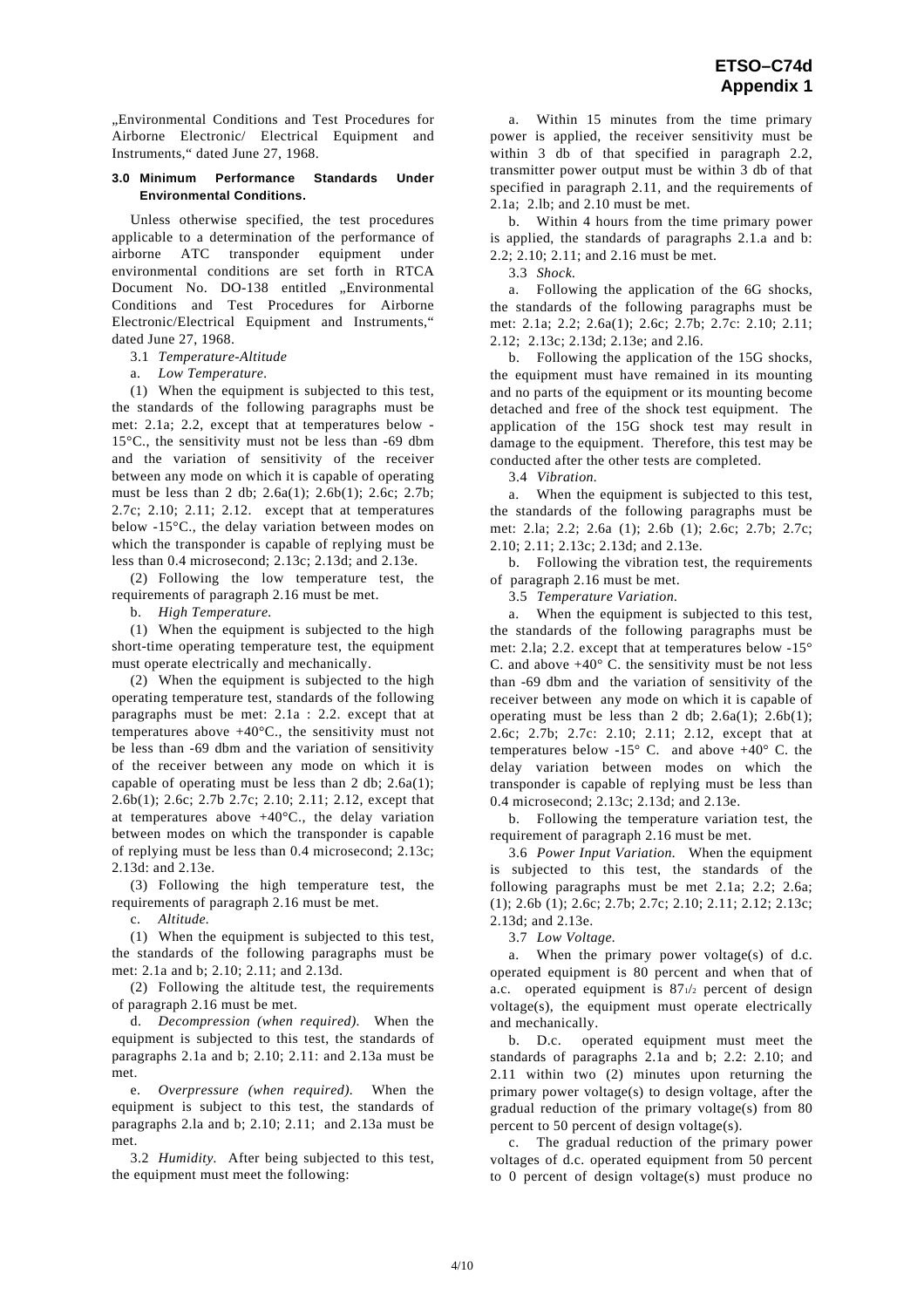evidence of the presence of fire or smoke. Paragraph 1.2 does not apply.

 3.8 *Conducted Voltage Transient.* When the equipment is subjected to this test, the standards of paragraphs 2.1.a and b: 2.2; 2.10; and 2.11 must be met.

 3.9 *Conducted Audiofrequency Susceptibility.*  When the equipment is subjected to this test the standards of paragraphs 2.1a and b; 2.2; 2.10; and 2.11 must be met.

 3.10 *Audiofrequency Magnetic Field Susceptibility.* When the equipment is subjected to this test, the standards of paragraphs 2.la and 2.2b; 2.2; 2.10; and 2.11 must be met.

 3.11 *Radiofrequency Susceptibility (radiated and conducted).* When the equipment is subjected to this test, the standards of paragraphs 2.1a and b; 2.2b; 2.10; and 2.11 must be met

 3.12 *Explosion (when required).* When the equipment is subjected to this test the equipment must cause no detonation of the explosive mixture within the test chamber.

 3.13 *Waterproofness (drip proof) Test (when required).* After subjection to this test, the standards of paragraphs 2.1; 2.2; 2.10; 2.11; and 2.13a must be met.

 3.14 *Hydraulic Fluid Test (when required).* After subjection to this test, the standards of paragraphs 2.1; 2.2; 2.10; 2.11: and 2.13a must be met.

 3.15 *Sand and Dust Test (when required).* After subjection to this test, the standards of paragraphs 2.1; 2.2; 2.10; 2.11; and 2.13a must be met.

 3.16 *Fungus Resistance Test (when required).* After subjection to this test, the standards of paragraphs 2.1; 2.2; 2.10: 2.11; and 2.13a must be met.

 3.17 *Salt Spray Test (when required).* After subjection to this test, the standards of paragraphs 2.1; 2.2; 2.10; 2.11; and 2.13a must be met.

#### **APPENDIX A**

#### **1.0 Test Conditions.**

 The following definitions of terms and conditions of test are applicable to the ATC transponder equipment.

 a. *Power Input Voltage-Direct Current.* Unless otherwise specified, when the equipment is designed for operation from a direct current power source, all measurements must be conducted with the power input voltage adjusted to 13.75 volts,  $\pm 2$  percent for 12-14 volt equipment, or to 27.5 volts,  $\pm 2$  percent for 24-28 volt equipment. The input voltage must be measured at the equipment power input terminals.

 b. *Power Input Voltage-Alternating Current.* Unless otherwise specified, when the equipment is designed for operation from an alternating current power source, all tests must be conducted with the power input voltage adjusted to design voltage  $\pm 2$ percent. In the case of equipment designed for operation from a power source of essentially constant frequency (e.g, 400 Hz, the input frequency must be adjusted to design  $\pm 2$  percent. In the case of

equipment designed for operation from a power source of variable frequency (e.g., 350 to 1000 Hz, tests must be conducted with the input frequency adjusted to within 5 percent of a selected frequency within the range for which the equipment is designed.

 c. *Adjustment of Equipment.* The circuits of the equipment under test must be properly aligned and otherwise adjusted in accordance with the manufacturer's recommended practices prior to the application of the specified tests.

 d. *Test Instrument Precautions.* Due precautions must be taken during the conduct of the tests to prevent the introduction of errors resulting from the improper connection of headphones, voltmeters, oscilloscopes, and other test instruments across the input and output impedances of the equipment under test.

 e. *Ambient Conditions.* Unless otherwise specified, all tests must be conducted under conditions of ambient room temperature, pressure and humidity. However, the room temperature must not be lower than 10° C.

 f. *Warm-up Period.* Unless otherwise specified, all tests must be conducted after a warm-up period of not less than fifteen (15) minutes.

 g. *Connected Load.* Unless otherwise specified, all tests must be performed with the equipment connected to loads having the impedance value for which it is designed

 h. *Interrogation Test Signal.* The characteristics of the interrogation test signal are:

*Radio frequency:* The frequency of the signal generator oscillator must be 1030 MHz  $\pm 0.01$ percent.

*CW. output:* CW output between pulses must be at least 60 db below the peak level of the pulses.

*Interrogation:* The interrogation must consist of two transmitted pulse designated  $P_1$  and  $P_3$ . When<br>providing side-lobe suppression the basic suppression the interrogation is supplemented by pulse  $P<sub>2</sub>$  transmitted after  $P_1$ . The amplitude of  $P_2$  must not be more than 1 db below the radiated amplitude of  $P_2$ .

*Pulse coding:* The interval, measured leading edge to leading-edge at half voltage points, between  $P_1$  and  $P_3$  is as follows:

| Mode $3/A$ | $8 + 0.2$ microseconds.  |
|------------|--------------------------|
| Mode B     | $17 + 0.2$ microseconds. |
| Mode C     | $21 + 0.2$ microseconds. |
| Mode D     | $25 + 0.2$ microseconds. |

The interval between  $P_1$  and  $P_2$  when  $P_2$  is used, must be  $2.0 \pm 0.15$  microseconds.

*Pulse shape:* The pulse envelope as detected by a linear detector must have a shape falling within the following limits:

 (1) *Pulse rise time:* The time required for the leading edge of pulses  $P_1$  and  $P_2$ , and  $P_3$  to rise from 10 to 90 percent of its maximum voltage amplitude must be between 0.05 and 0.1 microsecond.

 (2) *Pulse fall time:* The time required for the trailing edge of pulses  $P_1$ ,  $P_2$ , and  $P_3$  to fall from 90 to 10 percent of its maximum voltage amplitude must be between 0.05 and 0.2 microseconds.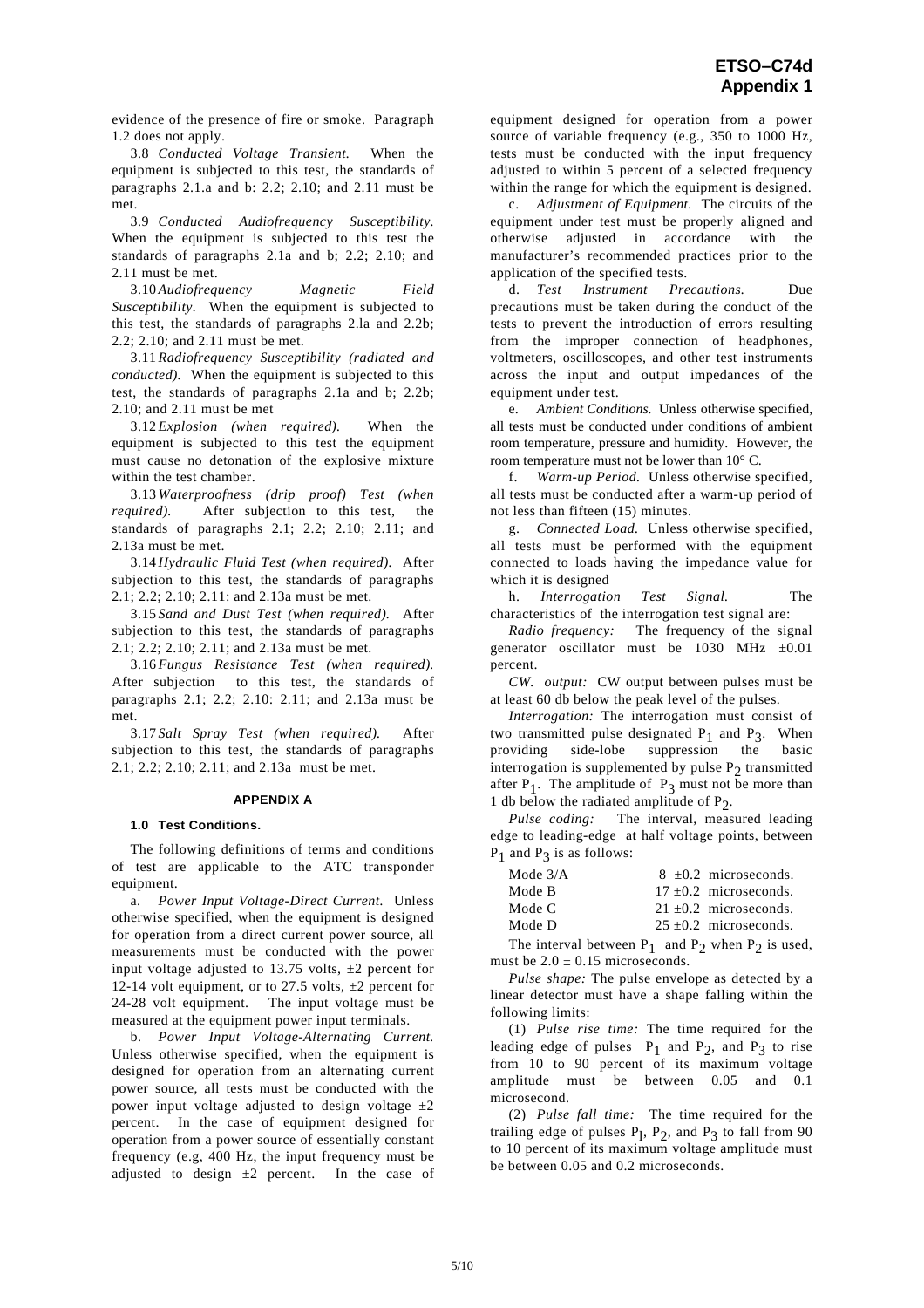(3) *Pulse duration:* The duration of pulses  $P_1$ ,  $P_2$ , and P<sub>3</sub>, must be 0.8  $\pm$ 0.1 microsecond measured at the half voltage points.

 i. *Code Nomenclature.* The code designations consist of four digits each of which lies between 0 and 7, inclusive, and consist of the sum of the numerical subscripts of the pulse employed as follows:

| Digit  | Pulse group   |
|--------|---------------|
| First  | А             |
| Second | в             |
| Third  | $\mathcal{C}$ |
| Fourth | ו ו           |

Examples:

1. Code 3600 consists of information pulses  $A_1$ ,  $A_2$ ,  $B_2$ ,  $B_4$ 

2. Code 2057 Consists of A<sub>2</sub>, C<sub>1</sub>, C<sub>4</sub>, D<sub>1</sub>, D<sub>2</sub>,  $D_4$ .

 j. *Minimum Triggering Level (MTL).* Means the lowest level of signal to which the transponder will reply to 90 percent of the received interrogations.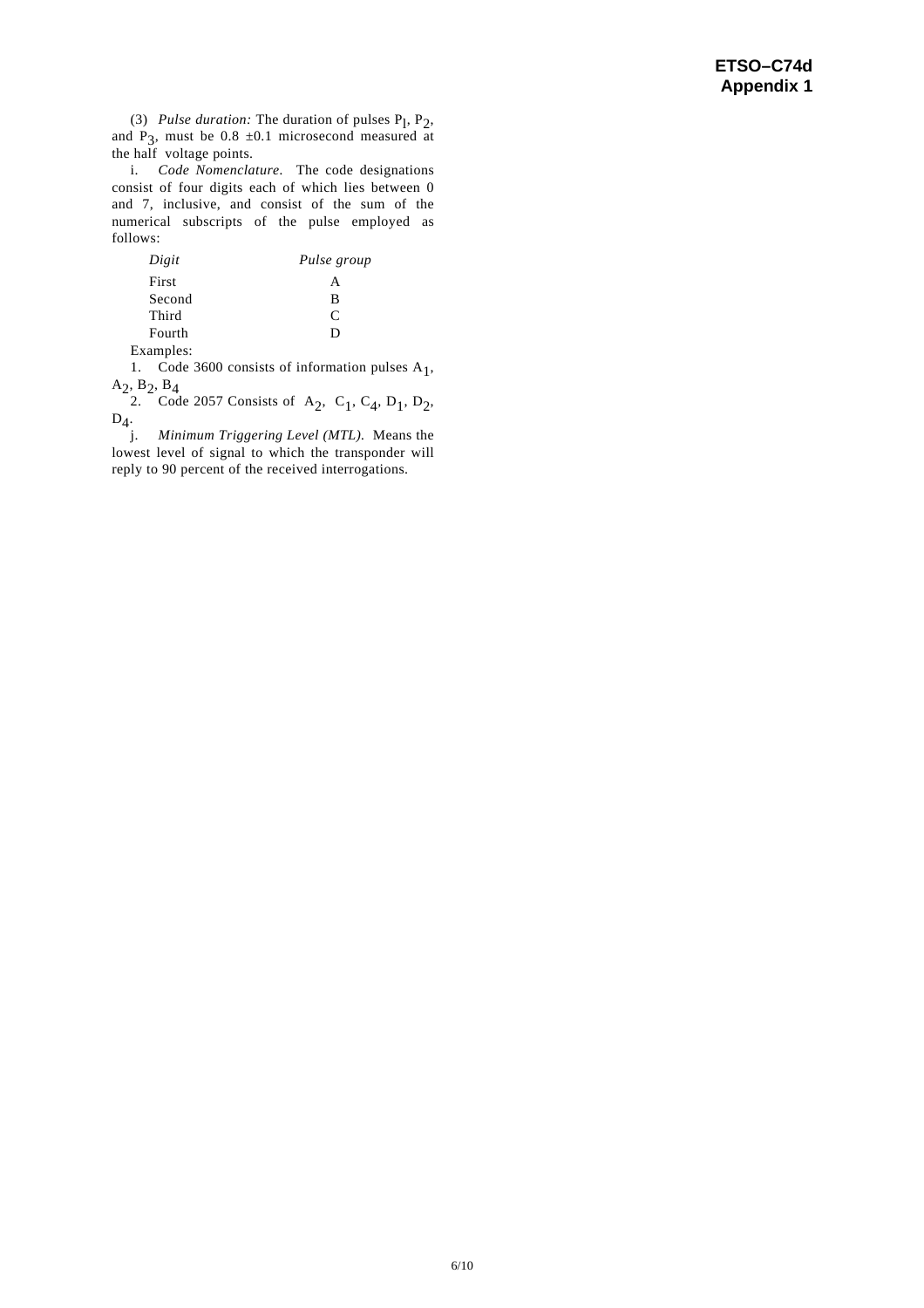#### ATCRBS INTERROGATION MODES



**Figure 1 – ATCRBS, Interrogation modes and reply codes**